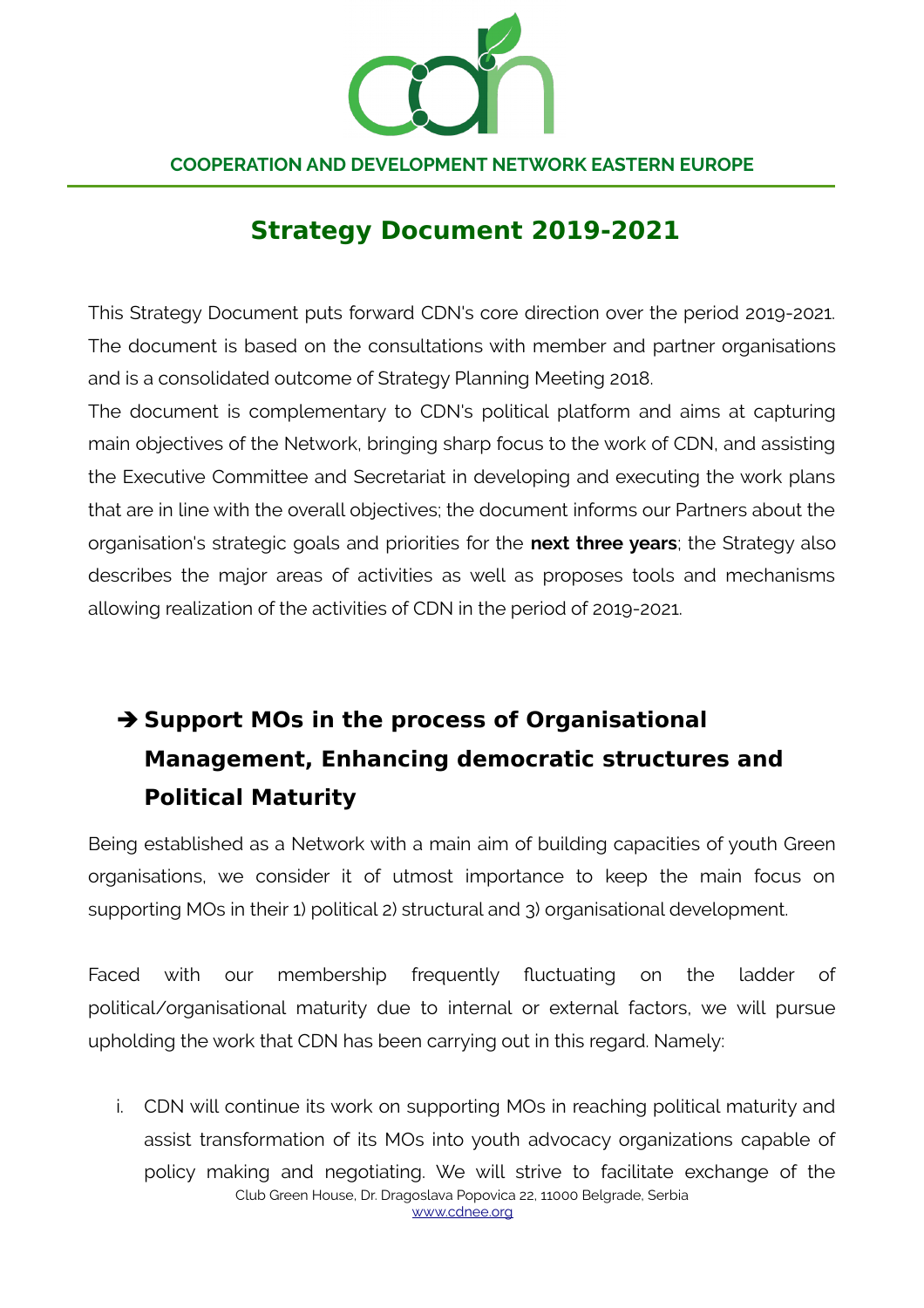

practices and experience between the CDN's Partner Organizations and Member Organizations with regard to advocacy, campaigning, policy-making and public communications. This will be reached through statutory activities and educational activities such as advocacy trainings and Green politics trainings. We see Green education initiative as a structure within CDN that can, supported by the EC, work on mapping the needs of MOs in this area and developing the suitable support for them.

- ii. CDN envisions its MOs as inclusive and safe spaces for everyone with welldeveloped democratic structures that provide space for equal participation of all and ensure transparency in all the organisational work. Therefore, CDN will continue to work on assisting MOs with developing their democratic structures and creating safe and inclusive working environment for different underrepresented groups. Through its activities on gender and the work of the Gender WG, CDN will keep working on supporting women, trans and non-binary people to fight for equal representation within MOs structures. Moreover, we believe that work in the direction of structural development of MOs is done through exchange of experiences between MOs and especially Boards and Secretariats and we will strive to provide space for MOs to exchange experiences in this regard. Furthermore, we believe that learning comes from attending CDN activities and MOs' having their members represented within CDN structures such as EC, WGs, prep-teams etc.
- iii. CDN encourages and supports MOs in advancing their organizational management skills as we see it crucial in order for MOs to work on fulfilling their aims.Having this in mind, CDN will strive to provide organisational learning opportunities for MOs such as space for exchange of experiences between MOs Boards and Secretariats, MOs visits to MOs as well as establish platforms for MO-MO communication. CDN will continue following up on MOs' needs and accordingly organising trainings on project writing and management, fundraising, membership management etc.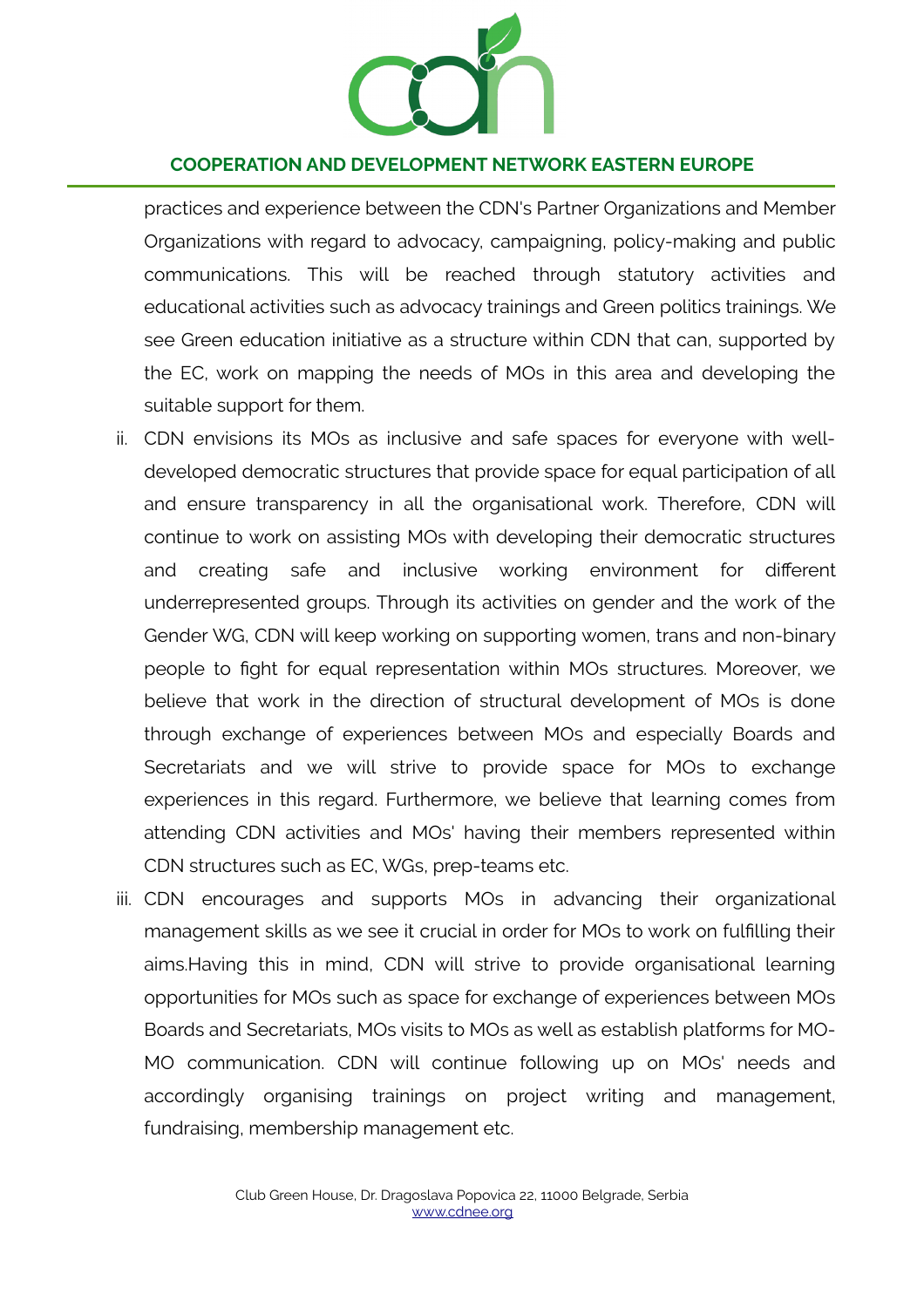

Last but not least, in order to perform its role in Eastern Europe, CDN should also be strong institutionally and mature into the network with well-developed sense of internal solidarity among its members and partners. CDN should strive to work towards reviving internal coherence among its membership through prompt reaction to the regional dynamics, policy positioning, solidarity actions, proactive communication and advocacy. In this regard, we will keep fostering the solidarity activities between our MOs.

## ➔ **Geographical scope of work**

In order to support MOs in positioning themselves as relevant actors in political discussions on local, regional and international level, CDN will continue to organize activities on all three levels.

Through international activities, such as topical seminars, study sessions and summer schools, CDN strives to enhance international cooperation and learning between MOs, POs and other young Green-minded activists. We see international activities as important space for topical development and accumulation space for ideas and good practices as well as positioning CDN as relevant partner not only in Green circles but also within networks working on similar topics as CDN. Moreover, international activities stay an important opportunity for MOs to network and increase visibility of their work in international context.

Regional level of work stays especially important as CDN operates in regions that share similar issues but provide limited space for youth to cooperate due to current and past political tensions between neighbouring countries. We see the importance of providing the space for young people to work together in order to understand current political and economic situations in the regions and discuss and cooperate on topics of regional interest. CDN will continue its work in three regions - Balkans, RUMB (Russia, Ukraine, Moldova and Belarus) and South Caucasus and Turkey - by organising regional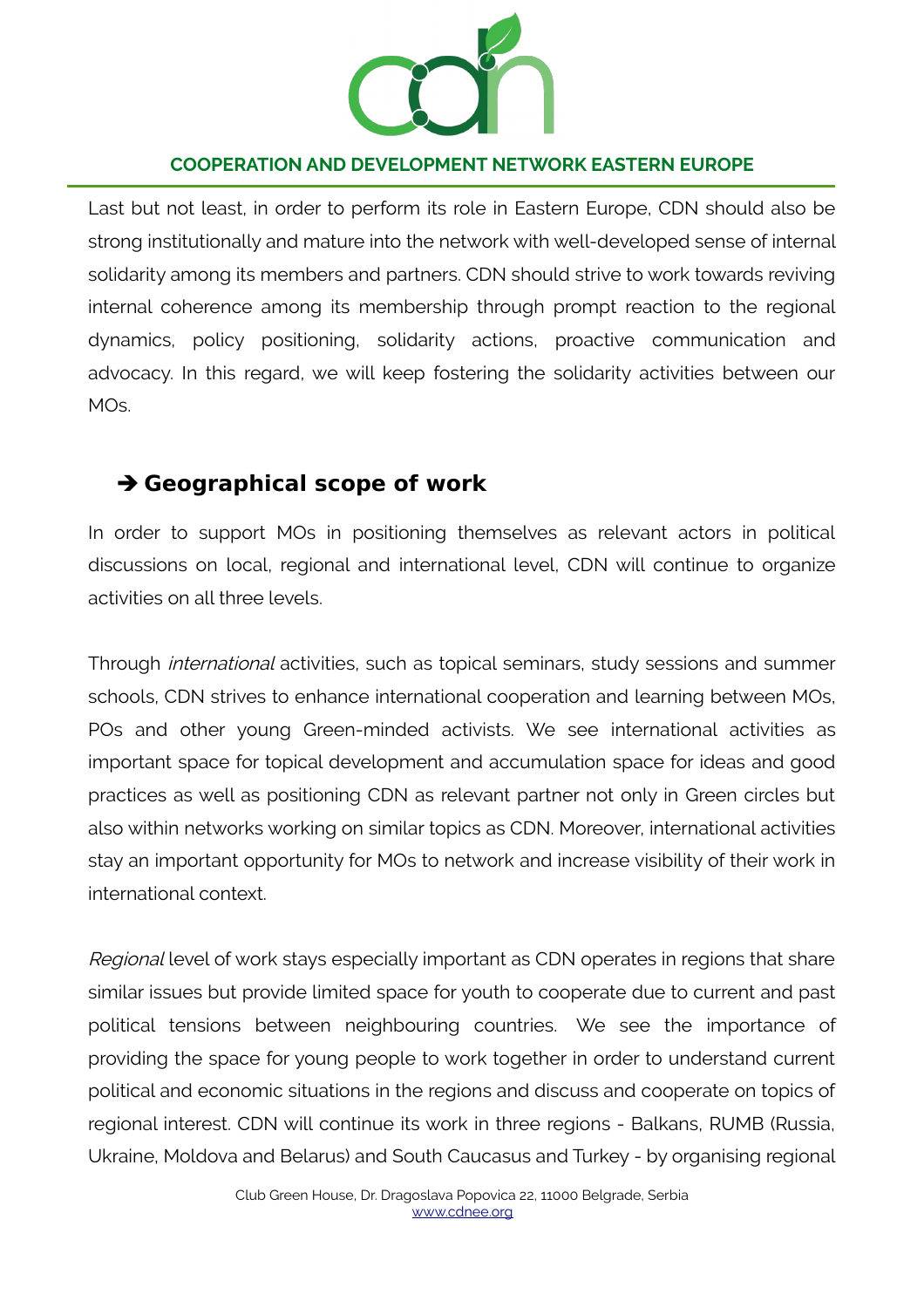

meetings, trainings and round tables.

Apart from organising international and regional events, CDN will keep supporting MOs locally by organising study visits, trainings and directly supporting MOs in their work by having representatives on MOs' events when possible, or through online consultancy. Another way of local support to MOs is by co-organising side events with MOs hosting CDN activities and by this helping them rise their visibility on local level.

# ➔ **Topical Diversity**

Throughout the years that CDN has been operating, the organisation addressed and provided exchange of expertise on variety of topics under the Green framework. Selection of topics and CDN's activities had always been a reflection of regional dynamics, challenges and needs of our MOs, POs and youth. Such an approach gives CDN flexibility to meet the demands of the existing underpinnings and development in it.

In order to keep the network up to date with rapid political developments and challenges in Eastern Europe, and assess their implications on green youth organisations and their agendas, CDN aims at maintaining the principle of topical diversity of its activities.

Cooperating under Green framework allows us to be needs-oriented. Therefore, through taking into consideration the Member and Partner Organisations' needs, CDN will strive to encompass the topics of Sustainability, Climate Change, Gender, Digital Rights and Social Justice with the intersectional approach based on principles of inclusion and democracy.<sup>[1](#page-3-0)</sup>

<span id="page-3-0"></span>Moreover, offering Green idea as overarching framework for the variety of topics, CDN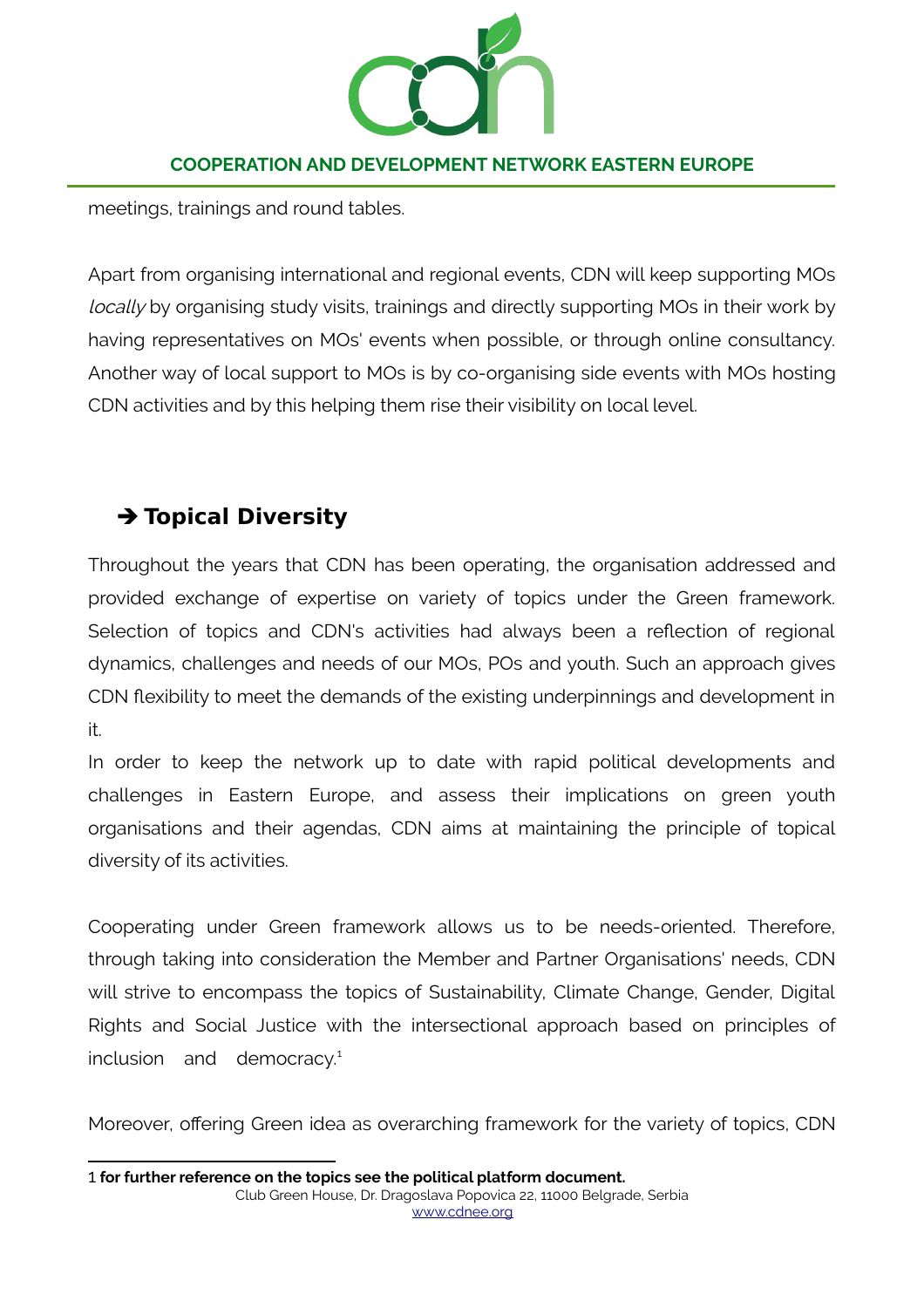

will spark the debate and continue its work on deconstruction of the concept of politics and work on its meaning as means for implementation of the Green values.

# ➔ **Methodological Diversity**

Diversity in the activities, methods, approaches, tools and priorities is a key element for CDN in its work of empowering youth in their communities. CDN believes that Non-Formal Education (NFE) methodology -- being interactive, participatory and experiential -- responds to the needs and interests of young people, is based on the values of inclusion and democracy, and offers more meaningful empowerment for youth.

We want CDN to become a reference centre for non-formal education on youth participation based on Green values. Therefore, CDN will keep track of and attempt to further upgrade its NFE competency, and invest time and resources in educating and training members of the EC and Secretariat. By the same token, CDN will strive to strengthen its MOs' capacities by providing expertise through adopting NFE methods in its educational or statutory activities.

In the era of digital revolution, navigating through the plethora of information deems to be a challenging task to the individuals. On the other hand, organisations attempting to deliver the message across their targeted communities seem to face multiple difficulties and require additional financial capacities. CDN and its Member Organisations are no exception in this case. In the period of 2019-2021, CDN will strive to enhance its position in online and offline domains through stretching its capacities. In partnership with our project partners, CDN will keep on developing online courses, podcasts, webinars, among others so that they can be disseminated.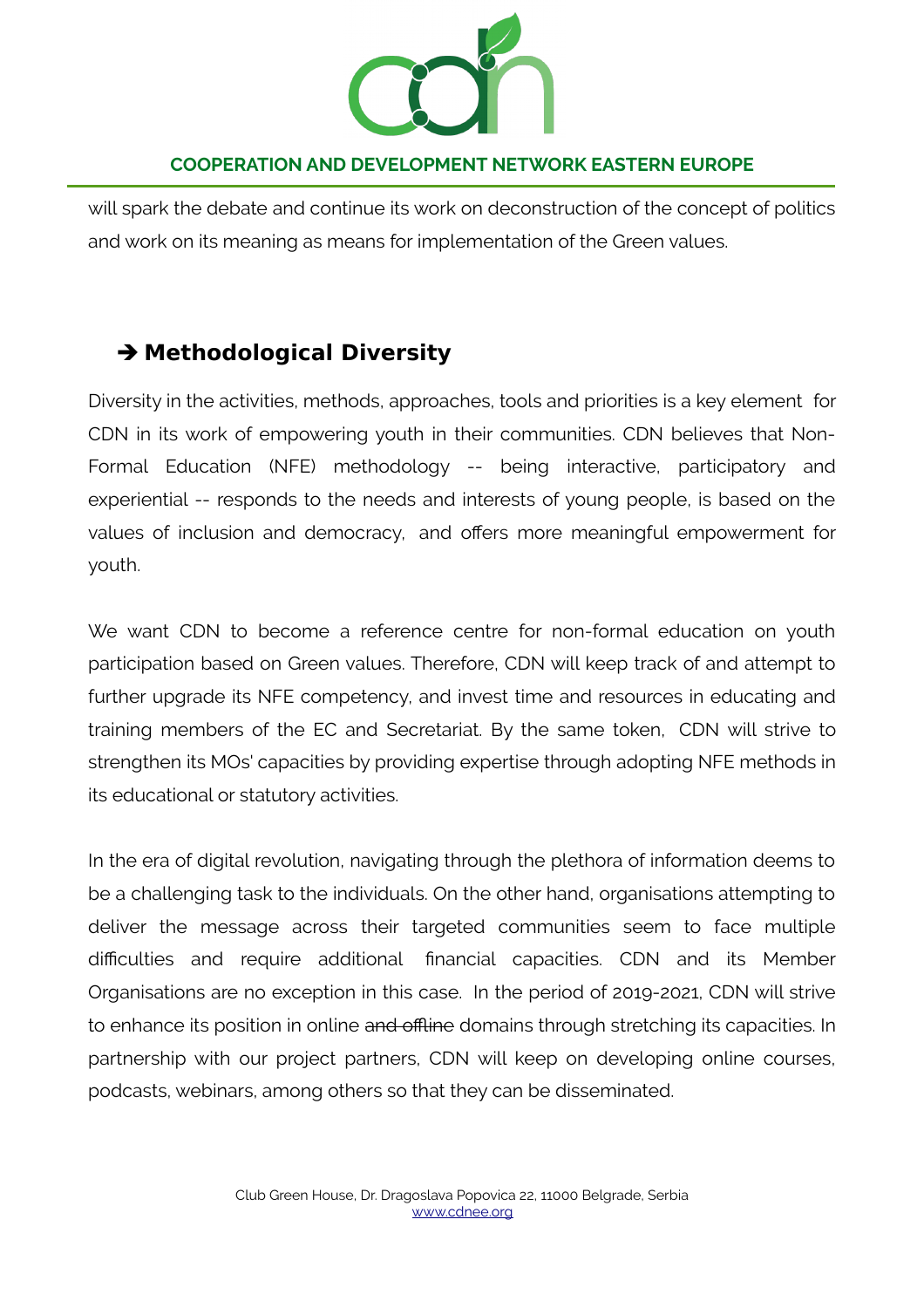

### ➔ **Internal Development**

Institutional sustainability is one of the big priorities for CDN as an organisation stepping up on the maturity ladder, with challenges of constant fluctuation of membership in its member organisations. We believe the institutionalised memory that the network has accumulated should not be stagnated, rather - enriched and matured.

Therefore, in the next few years CDN stresses organisational knowledge accumulation, preservation, and transfer as one if its priorities and will devote energy and resources to upholding the smooth generational transfers within CDN structures - such as Secretariat-Secretariat, EC-EC, Secretariat-EC exchange and so forth. CDN already has created and is constantly updating the Office transfer document. In order to ensure the expertise within the Executive Committee, CDN will strive to create the EC-EC transfer document as well.

In order to successfully transfer the knowledge and capacities onto the member organisations, CDN sees the Executive Committees' high engagement in the membership management process utterly necessary. In 2019-2021 CDN should further strengthen leadership role of its Executive Committeeenhancing motivation, responsibility and decision-making of the members of its Executive Committee.

Additionally, in the next three years CDN will work towards efficient distribution of duties and rights among its structures in order to lead to better understanding and ownership of CDN activities among its member and partner organisations.

In order to enhance institutional sustainability as well as internal organisational development, it is of big importance to keep CDN alumni engaged in the network in different ways: be it trainers, educational advisors or green afficionados. Therefore, CDN will strive to initiate the process of creating the Alumni Network that will compose of people who had been previously engaged within the organisation's structures and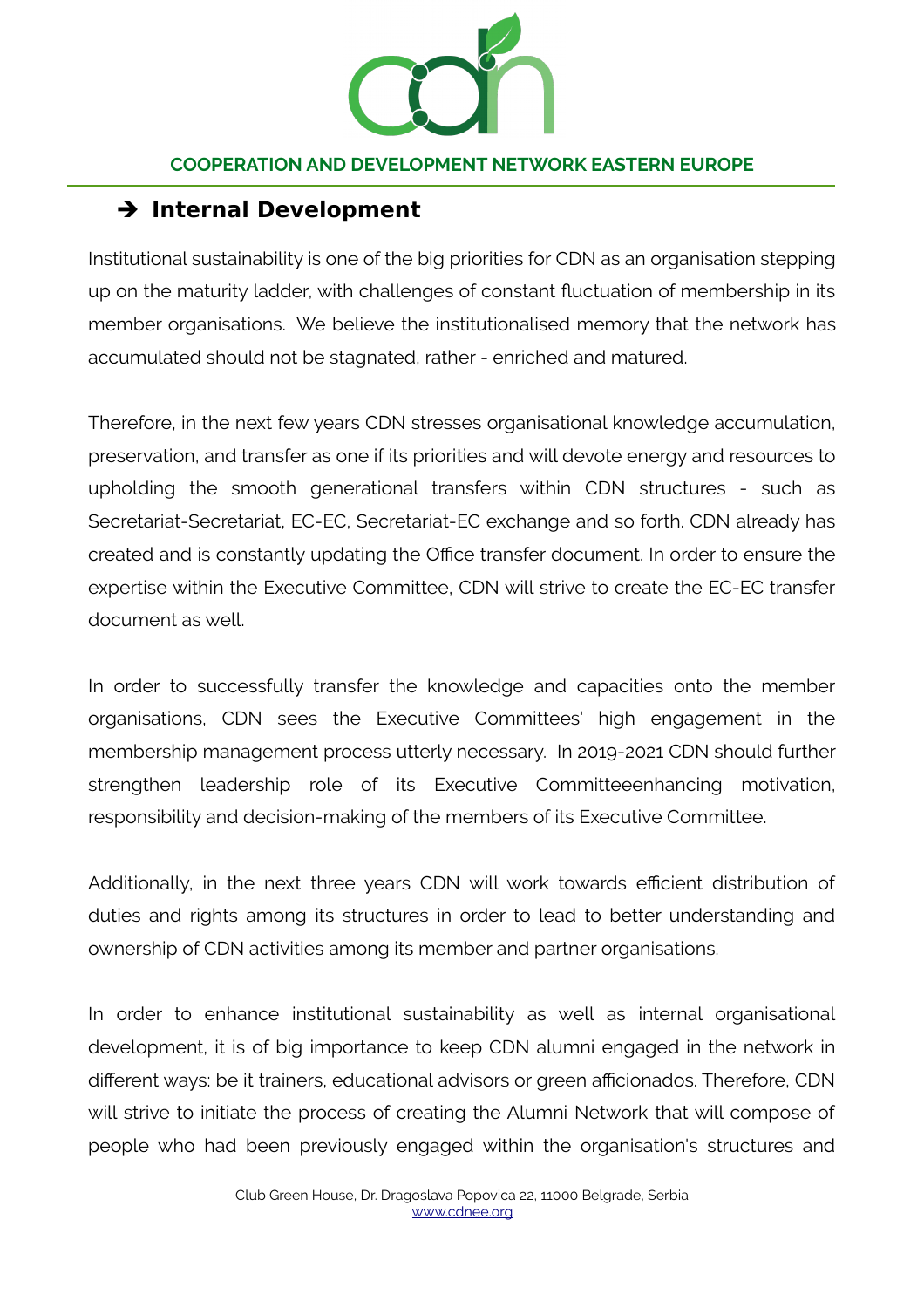

maintain close links with the green politics.

## ➔ **Communication and Outreach**

CDN is an organisation based on its membership and one of its primary priorities is to strengthen the relationship between its Member Organisations. We have been achieving this as a byproduct of our educational and statutory activities through providing platform to maintain continuous communication among MOs.

We see the need of this relationship to be strengthened institutionally, supported by our Executive Committee and mediated through our online and offline work, supporting the ideas regarding strategic partnerships and mutual activities among the MOs and POs.

Realising the importance of the external communicaitons and online presence in the era of social media and visual communications, we see the need to strategically invest more in building EC's capacities on communications that will be positively reflected on CDN's visibility and outreach.

Moreover, we strive to boost visibility of the Eatsern European Young Green community and ensure youth perspectives are included within the wider green movement and Green perspectives are mainstreamed within the wider youth movement. Therefore, we see the importance of working on intensifying external communication with and with other (potential) stakeholders. CDN is keen to invest in becoming members of European Youth Forum and thus widen its youth network, as well as have a representation at this youth lobby in order to contribute to the increased youth autonomy and inclusion and stronger youth organisations in Eastern Europe.

# ➔ **Wider Green Family**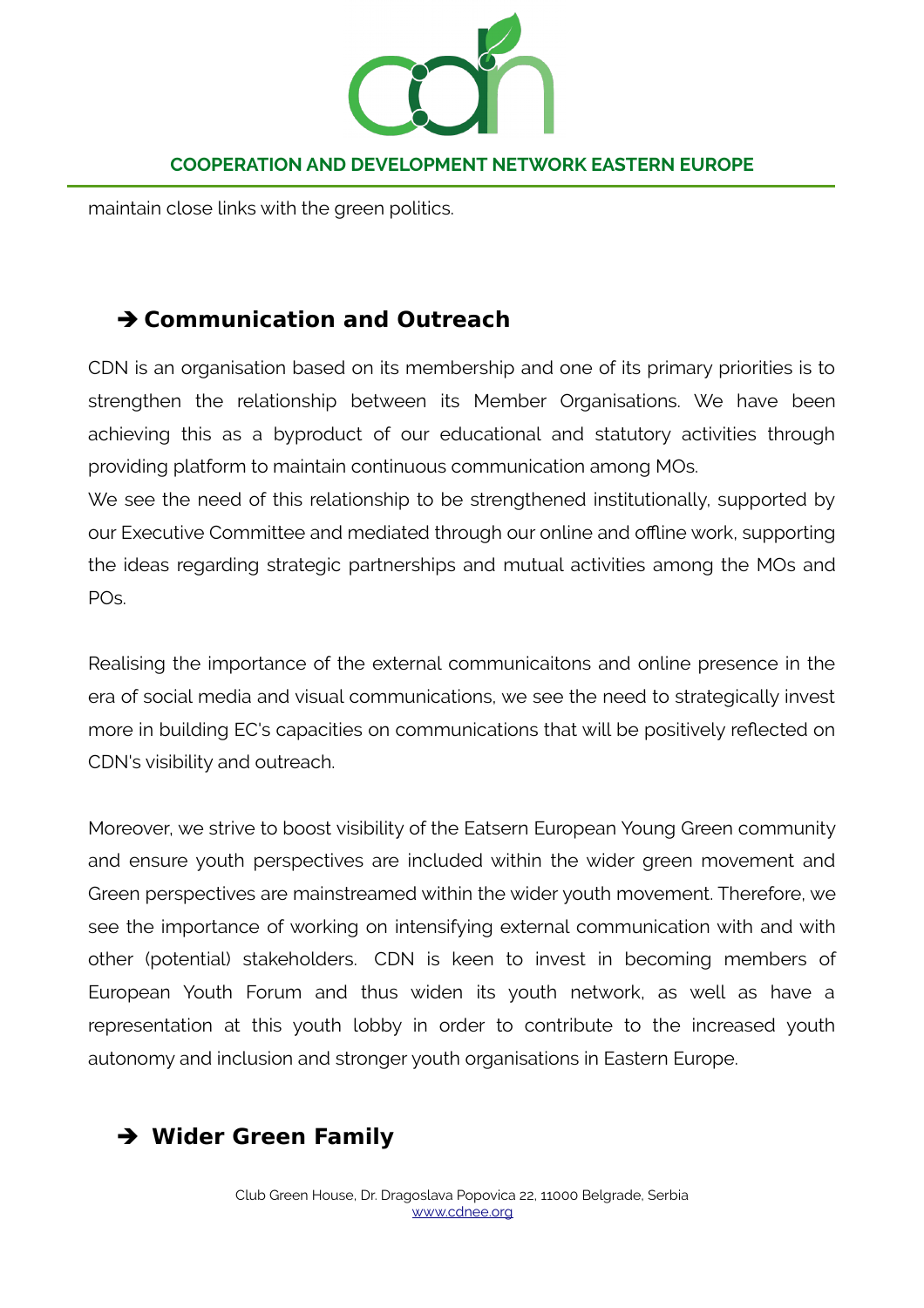

At the moment, CDN hols a good deal of knowledge, resources and successful green partnerships to be a relevant actor within the wider Green Family. Yet, these cooperations need to be further strengthened in order for CDN to become a reference point as a capacity builder in Eastern European Green movement. We strive to keep these partnerships effective and fruitful: partnerships with green foundations, paneuropean green and youth green networks will not only enrich our organisational knowledge and ideological stance that we later translate into educational activities, but also help us gain recognition in the struggle for youth to assume significant roles in their societies.

In the process of gaining green partnerships from Eastern Europe, we will try to balance between strengthening the existing network and its composing MOs and POs on the one hand, and keep on searching for potential partnerships from the societies where we do not have member/partner organisations from at the moment (Kosovo, Russia, Greece, Baltic states), on the other hand.

### ➔ **Working Groups**

Working Groups are part of CDNs organisational structure and represent mediating bodies to ensure the bottom-up activities and engage youth that are not affiliated to organisations in their activities. Therefore, Working Groups are open to individual members and are not limited by CDN membership. Working Groups contribute to exploring the topics, regional cooperations as well as methodological diversities of CDN.

CDN envisions WGs as autonomous bodies with a consultative role when it comes to topical expertise and support their initiatives to plan and implement projects that resonate with MO needs and expectations. For this, CDN will put efforts in enhancing the topical cooperation between Member Organisations through Working Groups.